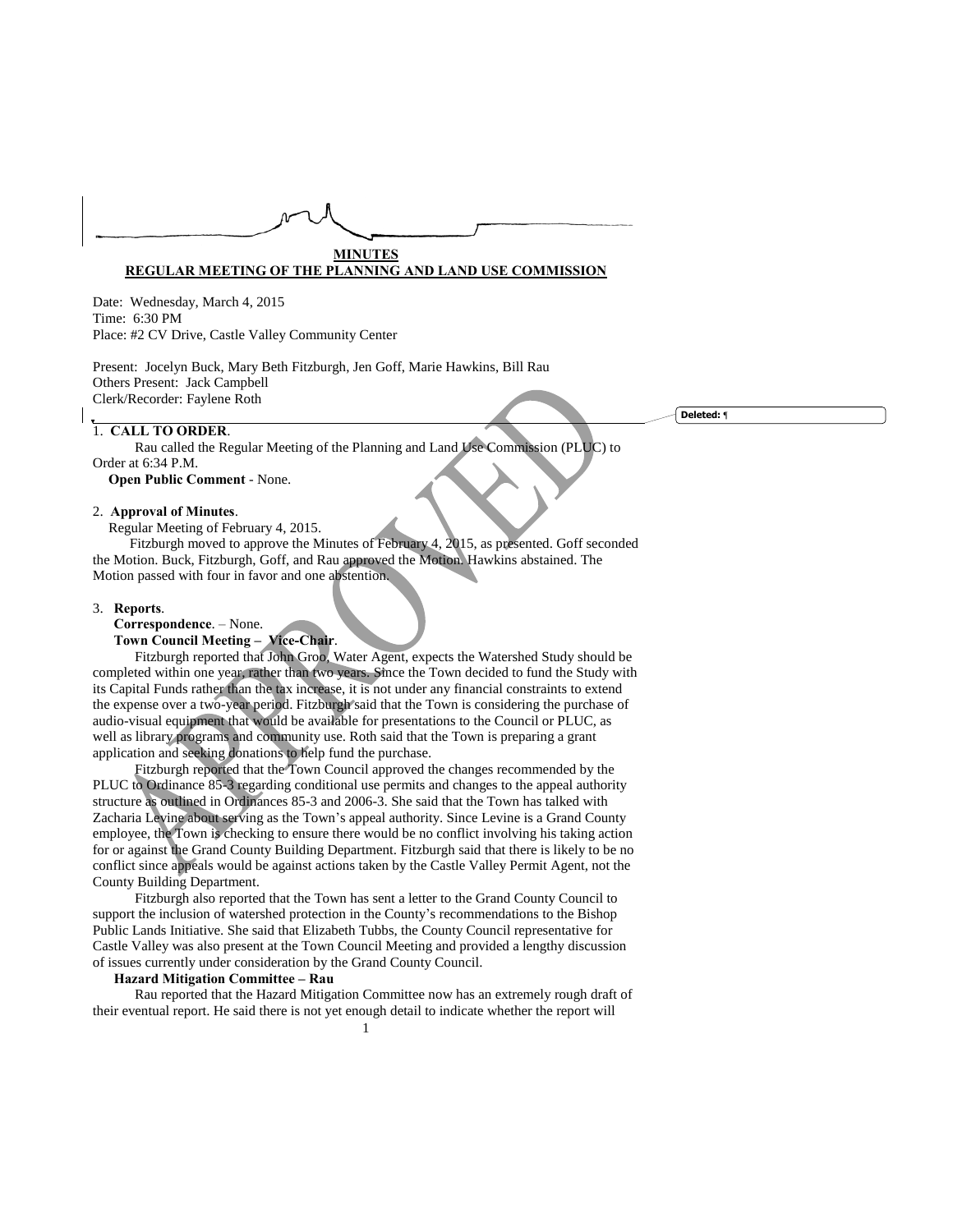impact any existing ordinances. Possible areas of concern that might need to be addressed by the PLUC would be related to sanitation, water quality, and sources of water contamination.

#### **Permit Agent**.

Roth submitted a Building Permit Report for February 2015 which included two building permits and one Certificate of Land Use Compliance.

### **Procedural Matters.**

Roth included a copy of Utah Code Title 10 Chapter 9a Part 1 Section 102 for PLUC members to retain in their binders. This section describes what is a land-use issue according to Utah State Law. Fitzburgh said that, according to Meg Ryan of Utah League of Cities and Towns, there is some ambiguity around what is a land-use ordinance and what is not. According to Fitzburgh, ordinances considered to be land-use ordinances in Castle Valley are Ordinance 85- 3 but also include ordinances addressing fencing, lighting, driveway culverts, electric utility installation, and adherence to the International Building Code. Ordinances 2006-3 and 95-6 address the Town's establishment of a Planning and Land Use Commission and its structure and procedures along with building permit regulations. The Town also has one resolution that requires the PLUC to approve building permits for structures to be used as part of a conditional use permit. Fitzburgh said that according to Ryan, animal control, nuisance, and enforcement ordinances are not considered land-use ordinances; livestock regulations are considered a landuse and are addressed in Ordinance 85-3.

# **NEW BUSINESS**

**4. Discussion and possible action re: amending the Town of Castle Valley Ordinance 92-1 Electric Utility Installation Requirements to allow for the Town to move a power pole out of an emergency access easement.**

Rau reported that Mayor Erley had submitted this Ordinance for the PLUC to review. He said that Erley was waiting for legal counsel to comment on the Ordinance, but nothing is yet available.

Fitzburgh provided some background information. She said there is a spot on the Shafer emergency access road that needs to be widened at a point that will leave a power pole in the middle of the road. The Town would like to move the pole to prevent a traffic hazard. According to Fitzburgh, the Town is concerned that Ordinance 92-1 might limit the Town's ability to move the pole without putting the line underground, which would be cost prohibitive. It may be necessary for the PLUC to revise the Ordinance to allow the Town to move a power pole within the road easement without putting the line underground if it needs to be moved for a reason such as, flooding, erosion, etc., or for safety reasons as in this particular instance.

PLUC Members discussed whether the requirements in Section 2.0 for underground installations would apply to the situation on Shafer since it is not requiring new electrical service or replacing power lines at the "end of their service lives…" Another approach discussed was to add an item " $c$ " to Section 3.3 which would allow the Planning Commission and the Town Council to approve aboveground placement and relocation of power poles within its road easement under certain types of circumstances.

Campbell, who was instrumental in writing the original Ordinance 92-1, said that the intention of the Ordinance was to prevent extensions of new service aboveground. In his opinion, since this pole is not in the primary distribution system and it is moving an existing pole—not adding a new pole or replacing a pole at the end of its service life—it was not the intention of the Ordinance to prevent necessary movement of a pole, especially if it was not violating Section 2.3 which was intended to protect property owners who may have built so that they couldn't see a pole.